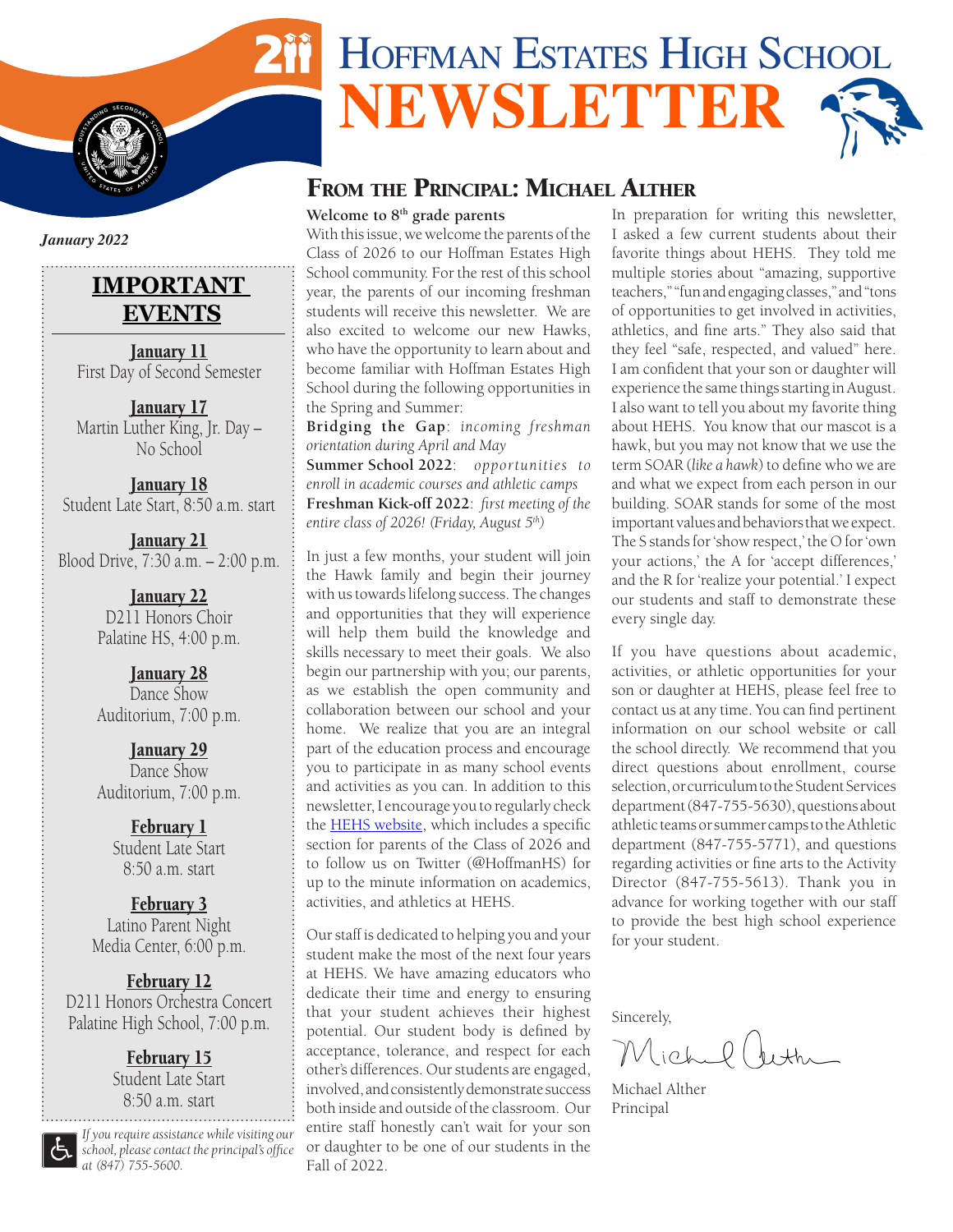#### February 15

Parent Principal Meeting Media Center, 6:00-7:00 p.m.

February 19 Winter Formal, Main Gym 7:00-9:00 p.m.

February 21 Presidents' Day – No School

February 26 Purdue National Chain Reaction Competition HEHS, 9:00 a.m.

H.E.L.P. Trivia Night Moretti's Unique Venues, 6:00 p.m.

#### **SENIOR EXEMPTIONS: Senior 2nd Semester Final Exam Exemption**

With final exams back this school year, District 211 will again allow graduating seniors to exempt from their second semester final exams if they meet the following criteria:

- have at least a "C" average in the course
- have less than six absences from the class
- have no truancies from the class
- have not been suspended from the class
- are not incomplete on required assignments

Seniors not qualifying for the exemption will be allowed to participate in graduation ceremonies but will not receive a diploma on that day. Senior finals will be administered concurrently with all other scheduled final exams on May 25, 26 and 27. Diplomas will be given to students required to take final exams following the processing of final grades.



# **Off-Campus Lunch**

Junior and Senior students with parental permission may have off-campus privileges which allow the student to leave campus during their lunch period. If students previously did not have off-campus privileges for the first semester, students may pick up an off-campus form from the Attendance Office for second semester off-campus privileges. Forms are due to the Intervention Office by January 18, 2022 and require a parent/guardian signature.

Off-campus privileges are revocable if students are not meeting behavioral and/or academic expectations. Below are some examples that may lead to a student's off-campus privileges being revoked.

- Failure to abide by all school rules
- Excessive absences and or tardiness to class
- Inadequate academic performance
- Any misconduct related to leaving or while off-campus
- Any reason which leads the student's parent or administrator to feel that it is not in the student's best interest to retain the off-campus privilege. Parents or guardians may revoke their permission for Off-Campus privileges at any time by contacting their student's administrator in the Intervention Office.

Students that did not meet behavioral or academic expectations for the first semester may have their off-campus privileges revoked for the second semester and must meet with their Administrator to seek off-campus privileges again.

**NOTE:** Students returning from Off-Campus Lunch are *NOT* allowed to bring food back onto campus.

## **Summer School**

As you make your plans for summer, make sure you keep in mind the following dates for summer school:

First Semester: June  $7<sup>th</sup>$  – June  $28<sup>th</sup>$ 

Second Semester: June 29<sup>th</sup> – July 21<sup>st</sup>

Please note that summer school courses will run Monday-Thursday each week.

**Summer School course registration dates are forthcoming.** Upon receiving Summer School registration dates, students are encouraged to register for desired classes early. Current students with a request in Infinite Campus for enrollment in summer school driver education will be mailed home additional information in the spring regarding obtaining a driving permit and registering for the class. Enrollment in a summer school behind the wheel course is limited and students will need to present a driving permit before registering for the class.

# SAFELY NAVIGATING THE PARKING LOT OF HEHS

### Student Drop-Off Reminder

Morning student drop-off prior to 7:15 a.m. should occur just to the east of the bus lane. At 7:15 a.m. student drop-off by bus concludes and you may use the bus lanes to drop your student on the sidewalk nearest the building.

## Student Pick-Up Reminder

Evening student pick-up can occur in the bus lanes except for the following times:

# $3:50 - 4:10$  p.m. and  $5:05 - 5:25$  p.m.

\*Athlete pick-up is preferred at Door 10 (Athletic Entrance)

The Board of Education has approved a revision to the 2022-2023 school year calendar due to November 8, 2022 being an Election holiday. The Board also revised the summer school 2022, 2023 and 2024 summer school calendars in accordance with new legislation in recognition of the Juneteenth Nation Day of Freedom. Revised full calendars are available online at [www.d211.org.](http://www.d211.org)